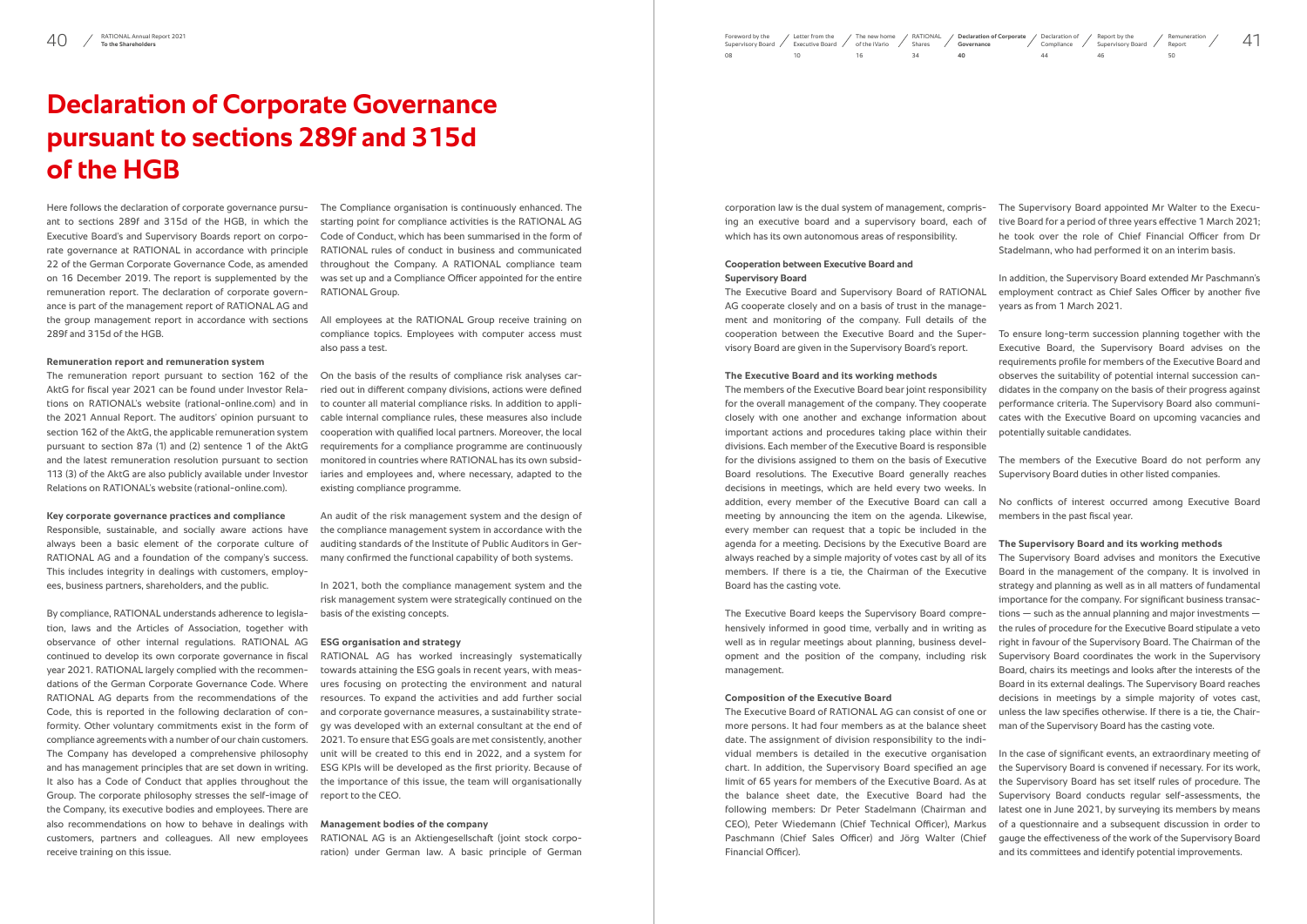Supplementing and Amending the Rules for Equal Participation of Women in Executive Positions in the Private and the Public Sector, the introduction of a 30% ratio for women in the Supervisory Board of RATIONAL AG is not binding. However, the company's listing on the stock exchange requires the company to specify targets for increasing the percentage of women in the Supervisory Board, Executive Board and on the two management levels below the Executive Board as well as to set deadlines for attaining these targets.

In fiscal year 2017, the Executive Board and Supervisory Board of RATIONAL AG set themselves the following targets meeting their legal obligations:

- › For the Supervisory Board, a target of 0% has been specified for the proportion of women.
- › For the Executive Board, a target of 0% has been specified for the proportion of women.
- › For the first management level below the Executive Board, a target of 16.7%, or three women, in executive positions has been specified for the proportion of women.
- Board, a target of 30.0%, or 11 women, in executive positions has been specified for the proportion of women.
- › The deadline for meeting these targets is 30 June 2022.

The targets specified for the Executive Board, the Supervisory Board and the first management level below the Executive Board were met in the reporting period.

For the second management level below the Executive Board, the absolute target of 11 women in executive positions was met. Due to restructuring, this was slightly below the relative target of 30.0% (29.3%).

#### **Diversity concept**

for the proportion of women in executive positions, thereby by continuity, trust and consistent focus on maximum These principles also apply when appointing members of the Executive Board. Management consists of selected experts from different departments who can look back on many years of successful collaboration. Corporate management is shaped customer benefit, as envisaged by our company's founder, as well as the corporate philosophy and will take decisions on the composition of the Executive Board against this background.

for the composition of the Executive Board and the Superand proposals of Supervisory Board members for election system. are made on the basis of their special skills and qualifications exclusively in accordance with the skills profile of the Supervisory Board and the requirements for Executive Board members. Other attributes such as gender, age, origin, national identity and educational and professional background have not been and will not be of any consequence for these decisions. The intention is to continue to abide by this policy in future. Nevertheless, the Supervisory Board pursues the objective to continually enhance the composition, and therefore the skills and experience, of the Executive Board and Supervisory Board and to maintain an appropriate balance of continuity and renewal. The Executive Board and Supervisory Board as a whole must have the knowledge, skills and experience required to discharge their duties properly.

› For the second management level below the Executive gesellschaft, Munich, as auditors of the financial statements In accordance with legal requirements, there was a change of audit firm in 2021. On 12 May 2021, the General Meeting of Shareholders appointed Deloitte GmbH Wirtschaftsprüfungsand the consolidated financial statements for fiscal year 2021. The audit contract was awarded by the Supervisory Board.

The aim of HR management at RATIONAL is to encourage achievers and keep them in the company for the long term as a way of ensuring sustainable business success. All vacancies at RATIONAL are filled by appointing people with the best qualifications and skills for the job in question. Other attributes such as gender or national identity have not been and will not be of any consequence for this decision.

The Supervisory Board has not resolved a diversity concept The auditors are additionally required to report separately on visory Board. Appointments of Executive Board members accounting-related internal control and risk management any major weaknesses detected during the audit in the

# **Accounting and auditing**

The change of auditor was carefully prepared and reviewed by the Supervisory Board. Prior to the proposal being submitted to the General Meeting of Shareholders, the Supervisory Board obtained a declaration from the auditors on their personal and business relationships with the company. This gave no rise to any objections. The Supervisory Board agreed with the auditors that the Chairman of the Supervisory Board would be notified immediately about disqualification or reasons for bias during the audit.

The lead auditor of the 2021 annual financial statements was Mr Dirk Bäßler.

Details of the focus of the Supervisory Board's activities and advice in the year under review are given in the Report by the Supervisory Board.

### **Formation of Supervisory Board committees**

AQ / RATIONALAnnual Report 2021 Memuneration / Memuneration / ACC / The new home / RATIONAL / Declaration of Corporate / Declaration of Corporate / Report by the / Remuneration / 43 [Supervisory Board](#page--1-0) /  $08$ Letter from the [Executive Board](#page--1-0) /  $10$ [RATIONAL](#page--1-0)  Shares  $34$ [The new home](#page--1-0)  of the iVario 16 **Declaration of Corporate Governance 40**

The Supervisory Board has established professionally qualified committees to prepare meeting content for plenary meetings of the Supervisory Board. The members of the Audit Committee are Dr Hans Maerz (Committee Chairman), Mr Walter Kurtz and Mr Erich Baumgärtner. The Audit Committee mainly prepares the negotiations and resolutions of the Supervisory Board on all issues relating to the accounting, especially the annual financial statements, and resolves a recommendation for the Supervisory Board's proposal to the General Meeting of Shareholders for the election of the auditor. A Technology Committee was also established, which deals with and prepares technical topics for the full Supervisory Board. Its members are Dr Georg Sick (Committee Chairman), Mr Walter Kurtz and Dr Johannes Würbser.

The Supervisory Board does not believe that the establishment of a nomination committee is necessary. With a sevenmember Supervisory Board, efficient discussions and lively exchanges of views on suitable candidates for nomination by the Supervisory Board to the General Meeting of Shareholders can also be held in the plenary session. Moreover, the fact that the Supervisory Board of RATIONAL AG is not subject to co-determination obviates the need to form a nomination committee that consists exclusively of shareholder representatives.

#### **Right to appoint for members of the Supervisory Board**

By resolution of the General Meeting of Shareholders on 29 April 2015, article 8 (6) sentence 1 of the Articles of Association of RATIONAL AG was amended. The wording of the resolution is as follows: "For as long as Mr Siegfried Meister and Mr Walter Kurtz are shareholders of the company, they shall have the joint right to appoint up to two members of the Supervisory Board. If one of the two holders of the right to appoint ceases to be a shareholder of the company, the remaining shareholder shall have the sole right to appoint. The right to appoint shall be exercised by submitting a written declaration to the Executive Board of the company."

#### **Composition of the Supervisory Board**

Under the Articles of Association, as amended by resolution of the General Meeting of Shareholders on 15 May 2019, the Supervisory Board of RATIONAL AG has seven members who are elected by the shareholders.

in finance, business law, sales and technology. The CVs of Supervisory Board members have been published on our website.

This body has six members (Dr Hans Maerz, Mr Erich Baumgärtner, Dr Gerd Lintz, Mr Werner Schwind, Dr Georg Sick, Dr Johannes Würbser) who are independent of the company and its Executive Board, and the Supervisory Board considers this to be a sufficient number. The Supervisory Board also considers Mr Erich Baumgärtner independent of the company and its Executive Board. Mr Baumgärtner was already elected to the Supervisory Board with effect from 1 January 2017 and therefore before the end of a two-year period after leaving the Executive Board at the end of 2015, meaning that one of the dependence indicators within the meaning of recommendation C.7 of the Code applies. However, a period of six years has now passed since Mr Baumgärtner left the Executive Board, so that sufficient time has elapsed since Mr Baumgärtner's previous engagement as a member of the Executive Board. Moreover, during his term of office as a member of the Supervisory Board, Mr Baumgärtner has sufficiently demonstrated that there is no risk of any undue influence by a former member of the Executive Board over the new Executive Board to cover up any irregularities of his own, which the recommendation of the Code seeks to prevent.

Mr Walter Kurtz is the Chairman of the Supervisory Board and Dr Hans Maerz is his deputy. Also on the Supervisory Board are Mr Erich Baumgärtner, Dr Johannes Würbser, Dr Gerd Lintz, Mr Werner Schwind and Dr Sick, proven experts co-determination. This means that, under the German Act

Since RATIONAL does not have a controlling shareholder within the meaning of recommendation C.9 of the Code, all members of the Supervisory Board are independent under this criterion.

The current composition of the Supervisory Board fully covers the skills profile. The members of the Supervisory Board complement each other in terms of age, educational and professional backgrounds, experience and knowledge, with the result that the Board as a whole can access a wealth of experience and a broad range of skills. The Supervisory Board is, as a whole, familiar with the sector in which the company is active. No age limit has been set for members of the Supervisory Board.

The term of office of the Supervisory Board members is five years. The current term of office will expire at the ordinary General Meeting of Shareholders in 2024.

No conflicts of interest occurred among Supervisory Board members in the past fiscal year.

**Definition relating to the equal participation of women in executive positions in accordance with sections 76 (4) and 111 (5) of the German Stock Corporation Act (Aktiengesetz)** RATIONAL AG is a listed company, but is not subject to parity

[Declaration of](#page-2-0)  Compliance

Report by the [Supervisory Board](#page--1-0) / 46

[Remuneration](#page--1-0) Report 50